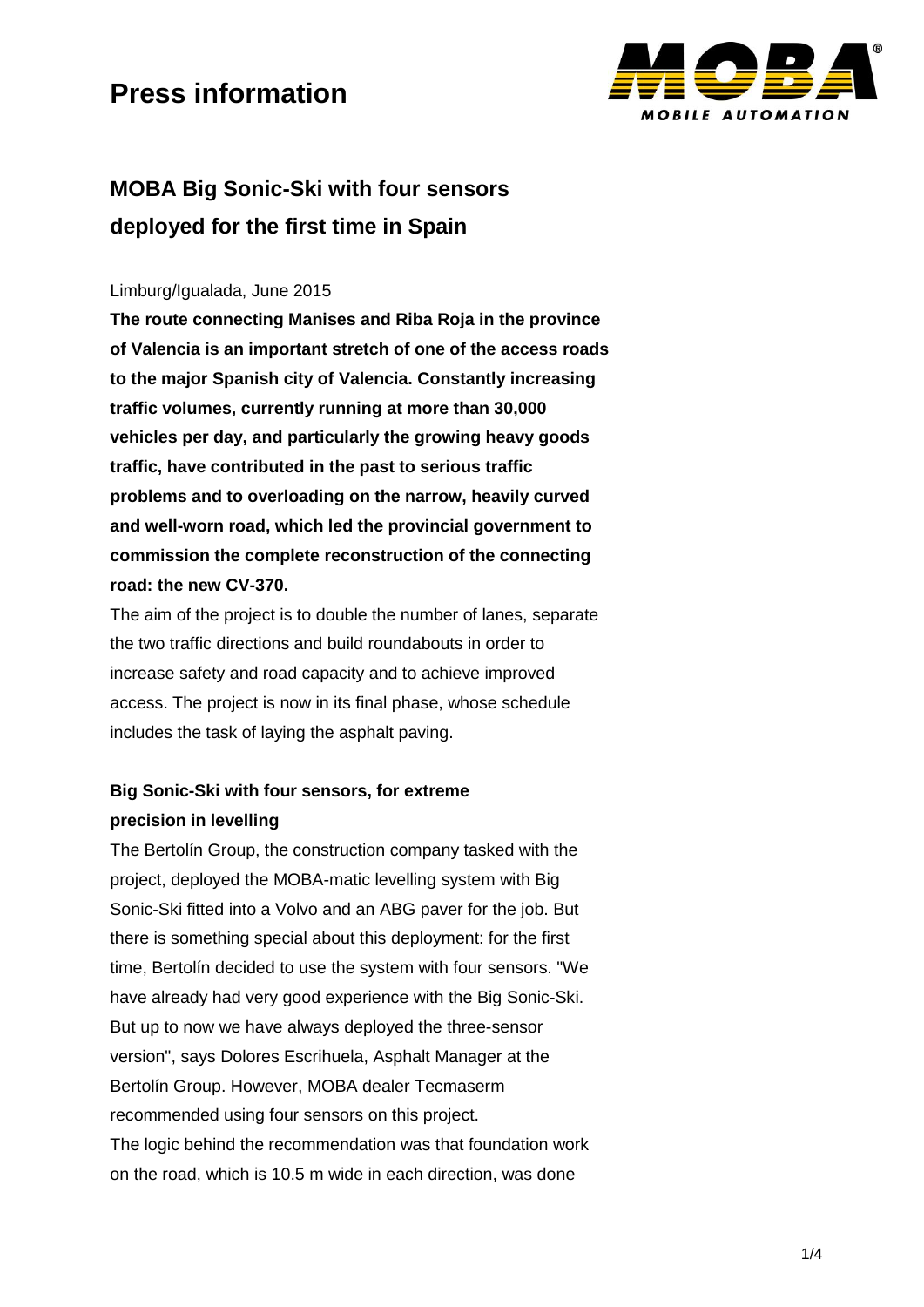

without the use of levelling technology, which meant not being able to produce quite the same level of precision. But with the two topmost layers to be laid to a thickness of five and three centimetres respectively, Bertolín decided to deploy two pavers, each fitted with MOBA-matic and the Big Sonic-Ski. "The first paver worked with a Big Sonic-Ski using four sensors on both sides of the road, while the paver behind it, which had already been equipped with a Big Sonic-Ski, was fitted with a fourth sensor. This allowed us to level out uneven surfaces without problems and to stick to the required levelling precision," reports Dolores Escrihuela.

"The fourth sensor proved its value during this project, as the levelling precision we achieved was the best possible. And the fourth sensor is also very helpful in repair work. This was due to the fact that it could also detect and level out unevenness at distances of between four and seven metres. With fewer than four sensors, this is impossible. And on bridge sections too the system with four sensors allows us to work with very high precision," says Cristobal Ramírez of Tecmaserm. And installing the fourth sensor on the Big Sonic-Ski was no problem either: "Thanks to the CAN bus it is easy to integrate the sensor into the system later. And the control panel is also laid out to allow this, and begins to show the fourth sensor as soon as it has been installed."

### **The savings on materials, ease of use and excellent service are winning over construction companies**

"The system has definitely saved us material. In comparison with other projects where we didn't use levelling technology our consumption of materials was certainly lower," says Escrihuela. "It is very important to us that any such system should work reliably, everywhere and all the time. Because every hour that a paver is out of service costs us money and messes up our overall site coordination." Just as important for the construction company was the system's user-friendliness. "And the customer was very happy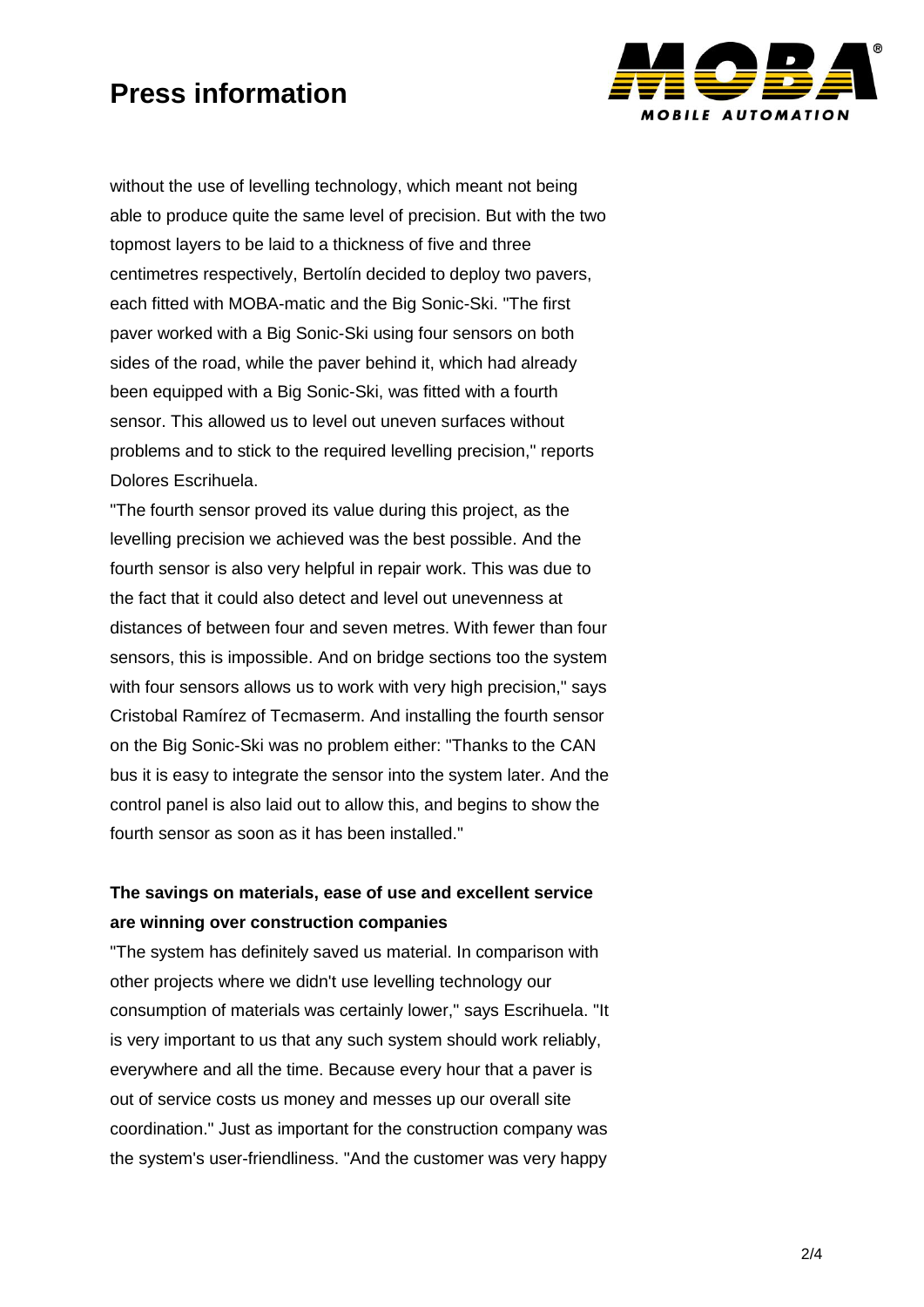

– both with the reliability and the easy, intuitive operation of the new MOBA-matic II," Ramírez tells us.

As was the case on the previous version, we can operate the main functions using only four buttons on the new control panel. The large display shows all important sensors and for the first time both sides of the screed can be controlled by a single control panel. With the design facilitating night time use, and a display that remains readable even in the sunniest conditions, the control panel is perfectly adapted for use on the construction site. The construction company was also very happy with the support provided on site by Tecmaserm: "What we really like is the excellent service. The system was installed very quickly and there was always a contact on site, ready and willing to deal with our questions," says Dolores Escrihuela.

#### **About MOBA**

With more than 40 years of experience in the development and manufacture of measurement and control technology, identification and weighing systems for construction machines and waste disposal vehicles, MOBA is a globally recognised expert in the field of mobile automation. MOBA is one of the leading system specialists and OEM partners in the industry. With headquarters in Limburg, branch offices in Dresden, Langenlonsheim and Merenberg, eleven subsidiaries and equity stakes in local enterprises, and an extensive international dealer network, MOBA has a presence in all important growth markets. Company sales grew over the past decade from 26 million euros in 2004 to more than 54 million euros in 2014; the number of employees increased in this period from 210 to 482.